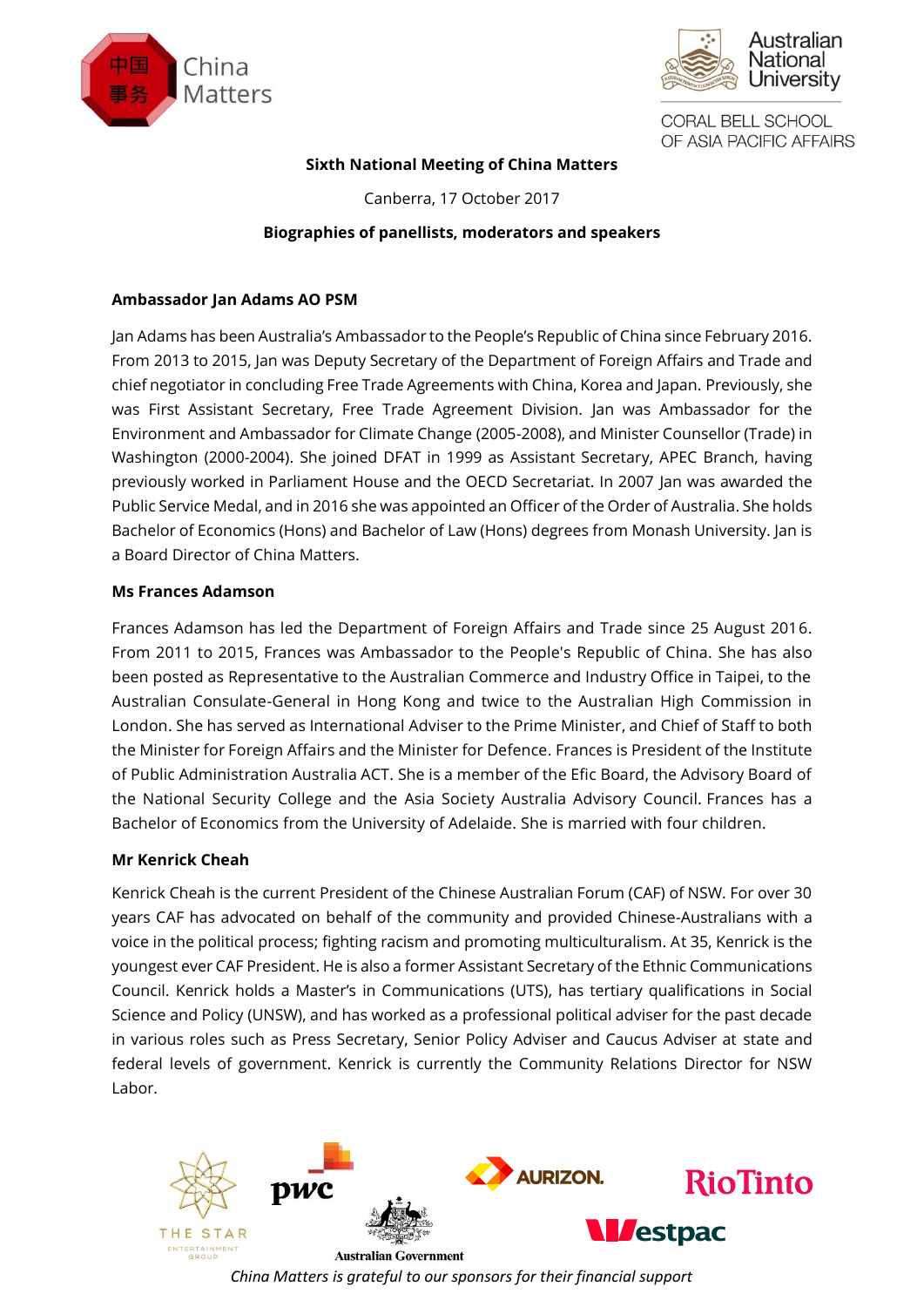



## **Mr Benjamin Chow AO**

Benjamin Chow was born in Shanghai, China but grew up in Hong Kong. He has worked continuously in the land development industry since 1968, having immigrated to Australia in 1962 and completed a degree in Civil Engineering at the University of Sydney. Benjamin holds the position of Chairman of Mindax Limited as well as numerous board positions including Sydney University Nerve Research Foundation, Sydney Medical School Foundation, Chain Reaction Foundation, Australian Chinese Charity Foundation, Australian Chinese Community Association and NSW Government Multicultural Business Advisory Panel. He has previously served on the board of Australian Government Council for Multicultural Australia, InvoCare Limited, National Museum of Australia, Bond University Limited and Western Sydney Wanderers Football Club. Benjamin was awarded a Centenary Medal in 2001 and was made an Officer of the Order of Australia in 2007 for services to inter-cultural activities in Australia and to the Chinese community.

## **Ms Natalie Cope**

Natalie Cope is the CEO of the Australia China Business Council (NSW) where she is responsible for supporting member companies in their trade, investment and business engagement with China. Prior to her role with ACBC, Natalie was the Manager of Partnerships and Development at Asialink Business. Natalie was Australia's 2015 Top Emerging Leader and MBA Scholar, receiving the 2015 Emerging Leaders MBA Scholarship by the University of Sydney Business School and The Australian Financial Review's BOSS Magazine. She is the Ambassador of the Westpac Bicentennial Foundation, Asian Exchange Program and is a founding member and current Chair of the Australia-China Youth Dialogue. Natalie is a member of the China Matters Advisory Council.

# **Major General Stephen Day DSC AM**

Stephen Day has extensive experience in leadership, governance and strategy. He served in the Army and saw operational service in Africa, East Timor, Iraq and Afghanistan. He left the Army as a Major General in 2015. He has led large organisations, military and civilian, in Australia and overseas. In his last appointment with the federal government he was Head of Cyber at the Department of Defence, an appointment that included responsibility for establishing and running the Australian Cyber Security Centre. Stephen currently works as an advisor to PwC, principally on cyber security but also on leadership. He has interests in the beef industry, is professionally engaged as a leadership mentor, and is actively involved with community service.

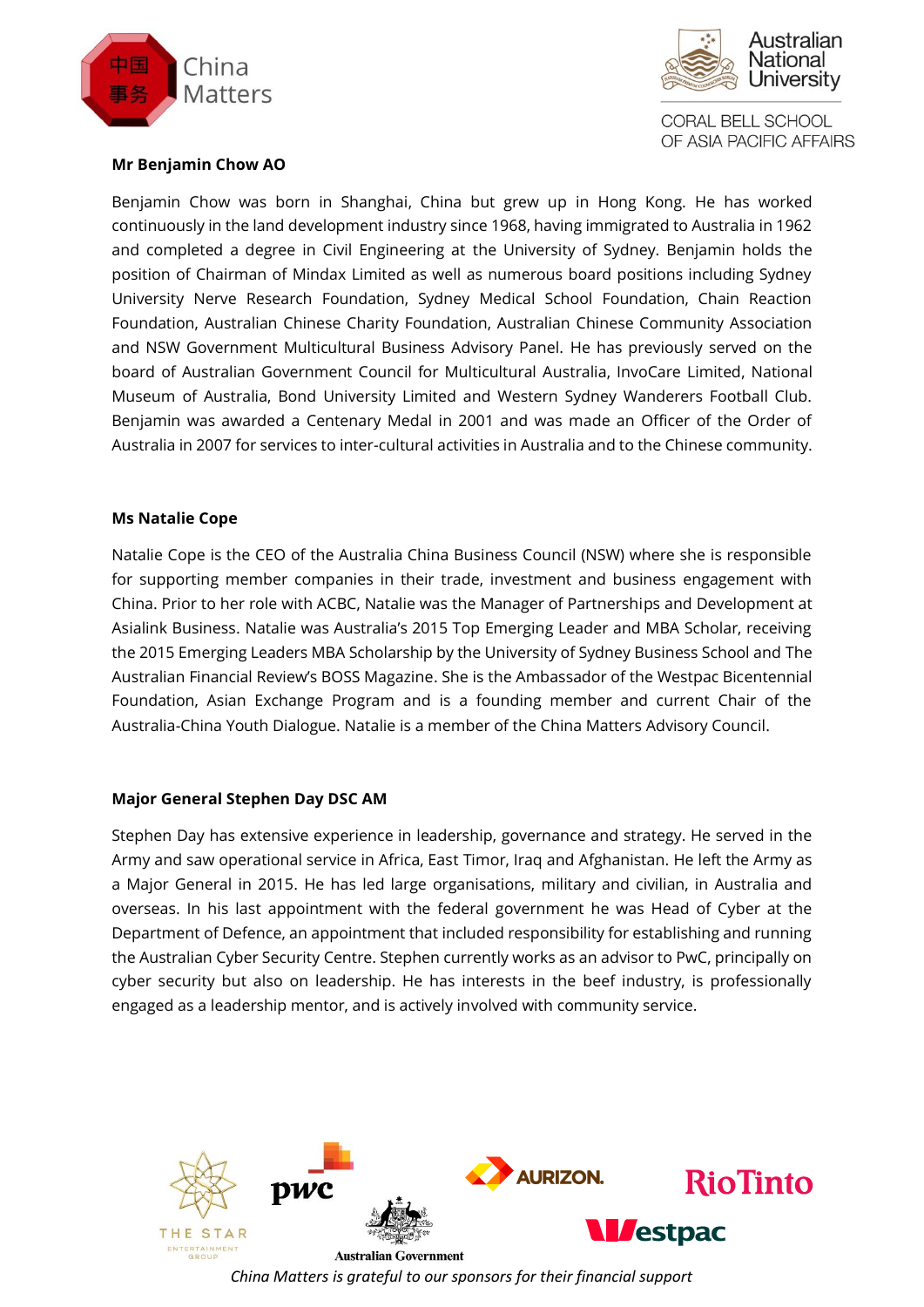



# **Mr John Denton AO**

John Denton is a Partner and CEO of Corrs Chambers Westgarth, Australia's leading independent law firm. He is a legal expert on international trade and investment, government and workplace relations, and an adviser on global policy. John is Chair of the Business Council of Australia's Global Engagement Task Force; board member of Asialink and The Australian Ballet and a founding member of the Australia-China CEO Roundtables. John is First Vice-Chairman at the International Chamber of Commerce (ICC). He is a member of the ICC G20 CEO Advisory Group; an originating member of the B20 (business reference group of the G20); a member of the Australian B20 Leadership Group and a member of the Australian Government advisory panel for the 'Australia in the Asian Century' White Paper. In 2015 John was appointed as an Officer of the Order of Australia for his services to the business community, arts and rights of refugees.

# **Mr David Irvine AO**

As a long-serving Australian diplomat, David Irvine was High Commissioner to Papua New Guinea (1996-1999), Australian Ambassador to the People's Republic of China (2000-2003) and concurrently, Australian Ambassador to Mongolia and the Democratic People's Republic of Korea. Later, for almost twelve years he headed both Australia's foreign intelligence collection agency and its domestic security agency. David currently holds offices as: Chairman of the Foreign Investment Review Board; member of the Advisory Council of the National Archives of Australia; Adjunct Professor at Charles Sturt University; Chair, Australian Cyber Security Research Centre and lectures at the National Security College within the Australian National University. David has published two books on Indonesian culture. He has honorary doctorates from the University of Western Australia (Letters) and Edith Cowan University (Science). In 2005, David was appointed an Officer of the Order of Australia for services to the promotion of Australia's international relations.

#### **Ms Linda Jakobson**

Linda Jakobson is the CEO and Founding Director of China Matters, an independent public policy initiative which aims to advance sound China policy and stimulate a nuanced and informed public discourse in Australia about China's rise. From 2011 to 2013, she served as the Lowy Institute's East Asia Program Director. Before moving to Sydney in 2011, she lived and worked in China for 22 years and has published six books on Chinese and East Asian society. Her last position in Beijing was as Director of the China and Global Security Programme at the Stockholm International Peace Research Institute (SIPRI). Over the past three decades she has served as a policy advisor to the governments of seven countries. Her most recent book, written with Dr Bates Gill, is *China Matters: Getting It Right for Australia* (La Trobe University Press / Black Inc., 2017).

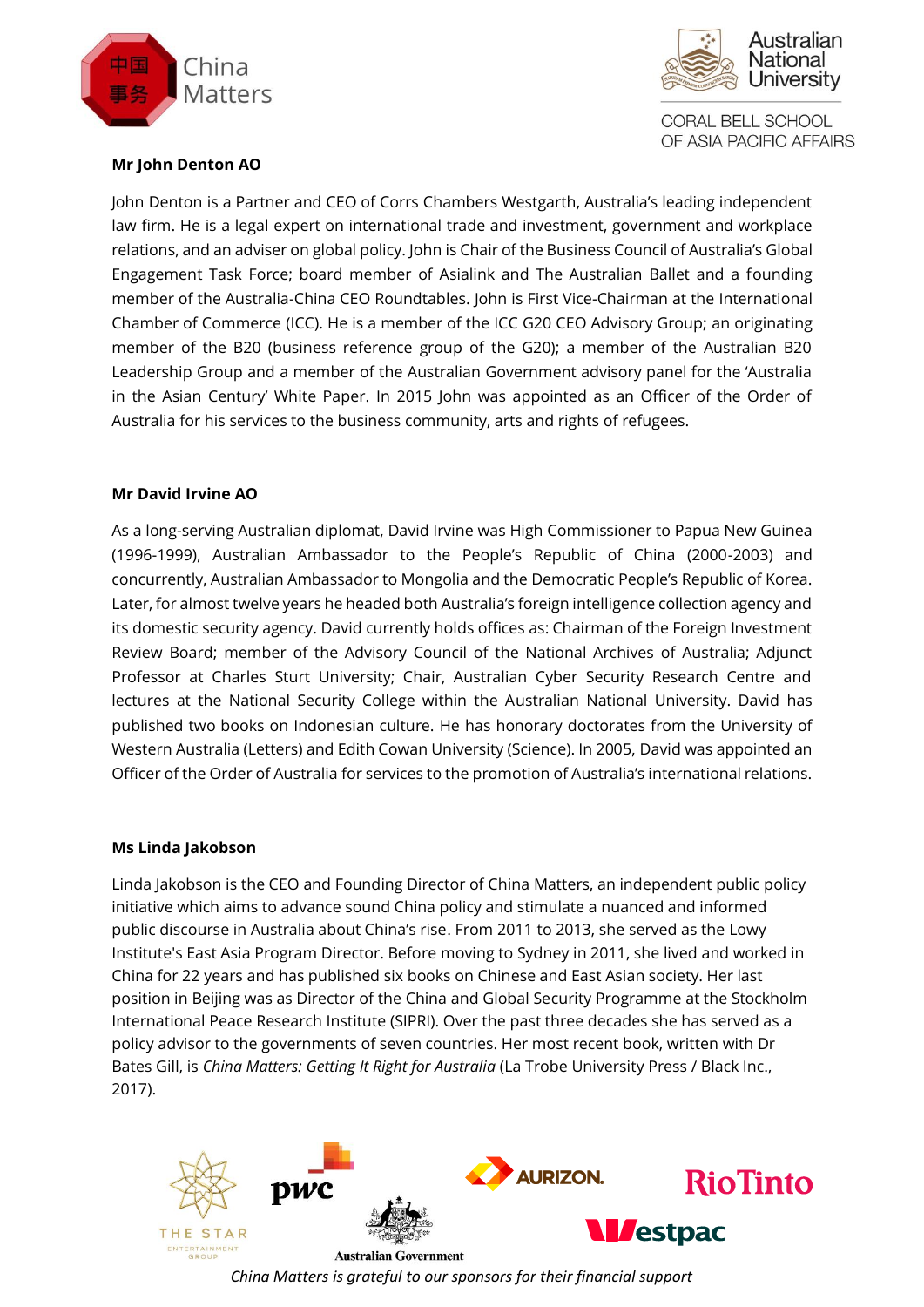



# **Mr Lloyd Jones**

Lloyd Jones spent most of his career with Alcoa Inc., a Dow 30 company producing aluminium products, and Cerberus Capital, a \$35B New York-based private equity fund. He served as General Manager of Alcoa's WA Alumina business, President of their North American Metals business and founded Alcoa's business in Asia. He oversaw large investments in each business, including strategic investments in China, while based in Tokyo and Beijing. He was later President of Cerberus Capital Management's Asia Advisory Unit, overseeing acquisition, fundraising and investment in Greater Asia. Since his return from overseas he has served on boards including Myer Family Investments, RCR Tomlinson, Arafura Resources and Bluescope Steel, and has been an Advisory Director to Deutsche Bank's Australian infrastructure asset management business. He holds a Bachelor of Engineering and an MBA from the University of Western Australia and resides in Melbourne.

## **Mr Jason Yat-sen Li**

Jason Yat-sen Li has over 15 years of experience in law, corporate advisory, general management and politics. Jason was Head of China Strategy and Head of Sustainability for Insurance Australia Group. Before that, he was an M&A lawyer with Davis Polk & Wardwell in New York and Corrs Chambers Westgarth in Australia as well as having worked for the United Nations in the Netherlands. Jason is a Director of the George Institute for Global Health, a leading global medical research organisation and has been Vice Chairman of the Australia-China Chamber of Commerce in Beijing. Jason brings excellent commercial, transactional and management skills, extensive commercial and political relationships & a deep understanding of China. In 2009, he was appointed a Young Global Leader of the World Economic Forum and is currently a member of the WEF's Global Agenda Council for China. Jason is a member of the China Matters Advisory Council.

# **Ms Ming Long**

Ming Long is a non-executive director in funds and investment management, real estate, education and professional associations. She has held leadership positions including CEO and CFO roles and is the only Asian woman who has led an ASX-100 or 200 listed entity in Australia. Ming led the establishment of the Property Male Champions of Change, was named as one of the 100 Women of Influence and was a finalist in the Telstra Business Women's Awards. She is a Fellow of Chartered Accountants Australia & New Zealand, a Fellow of Finsia, a Graduate of the Australian Institute of Company Directors and a member of Chief Executive Women. Ming is a non-executive director and Chair of the Audit & Risk Committee for AMP Capital Funds Management Limited. She is also on the board of Chartered Accountants, Diversity Council of Australia, and a member of the Finance & Audit Committee at Sydney University.

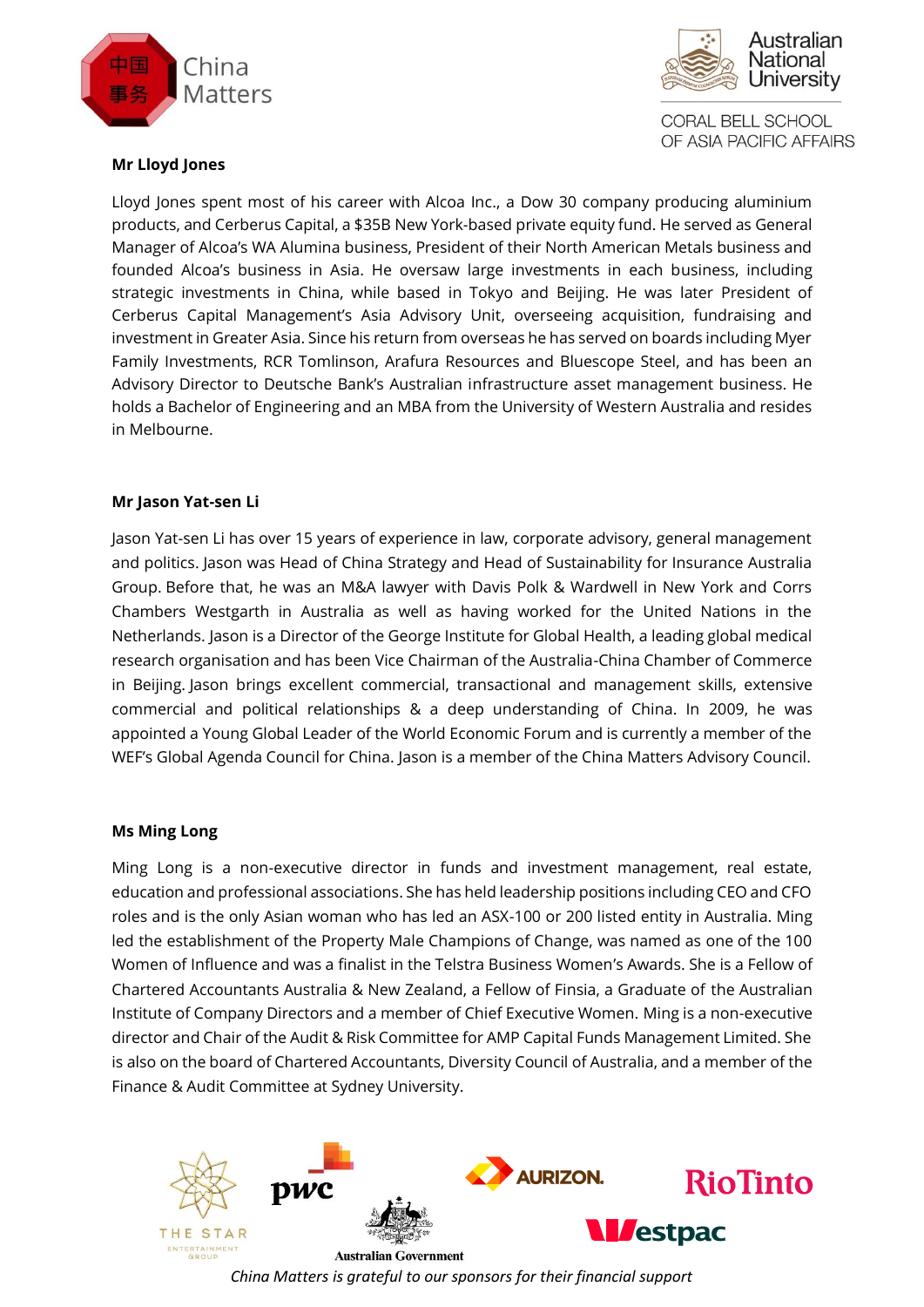



## **Mr Andrew Michelmore**

Andrew Michelmore was Chief Executive Officer and Executive Director of MMG Limited from 2009 until February 2017 following his tenure as CEO of Zinifex Limited and then OZ Minerals Limited. Prior to this he spent two years working in London and Russia as CEO of EN+ Group and became interim Chairman of RUSAL, an EN+ portfolio company, in October 2006. Andrew spent 12 years at WMC Resources including three years as CEO. He holds an Honours degree in Engineering (Chemical) from the University of Melbourne and a Master of Arts in Politics, Philosophy and Economics from Oxford University. He is a Rhodes Scholar and a fellow of the Australian Academy of Technological Sciences and Engineering. Andrew is Chairman of the Jean Hailes Foundation for Women's Health and Chairman of the Council of Ormond College at the University of Melbourne. He is a Board Director of China Matters.

## **Mr Chris Moraitis PSM**

Chris Moraitis was appointed Secretary of the Attorney-General's Department in September 2014. Before this, he was a Deputy Secretary in the Department of Foreign Affairs and Trade. Over a 25 year career in DFAT, he held several senior positions, including as head of Corporate Management, International Organisations and Legal Divisions and as DFAT's Senior Legal Adviser. He joined DFAT as a graduate in 1989. Chris served as Australia's High Commissioner to Papua New Guinea from 2006 to 2009. He also served in Australian missions in Paris, Madrid and Geneva. Chris was awarded the Public Service Medal in 2014 for outstanding public service to Australia's international affairs. Chris holds Bachelor of Arts (Hons) and Bachelor of Laws (Hons) degrees from the University of Melbourne and a Master's of International Law from the Australian National University. He was admitted to practice in Victoria as a barrister and solicitor in 1988.

#### **Mr Andrew Parker**

Andrew Parker is a Sydney-based Partner at PwC where he leads the Australian Firm's Asia Practice. Andrew joined PwC in 1985, became a partner in 1999 and spent 12 years in PwC's London, Moscow and Jakarta offices where he gained considerable experience advising companies investing in foreign (and particularly developing) markets. Andrew was previously the leader of PwC's Asian telecoms industry team. He is a China Matters Board Director. He is also a member of the Advisory Board of the Asia Society and a non-executive director of the Australia Indonesia Centre at Monash University. Andrew was the lead author of PwC's landmark report on Australia's lack of business investment in Asia titled 'Passing us by'.

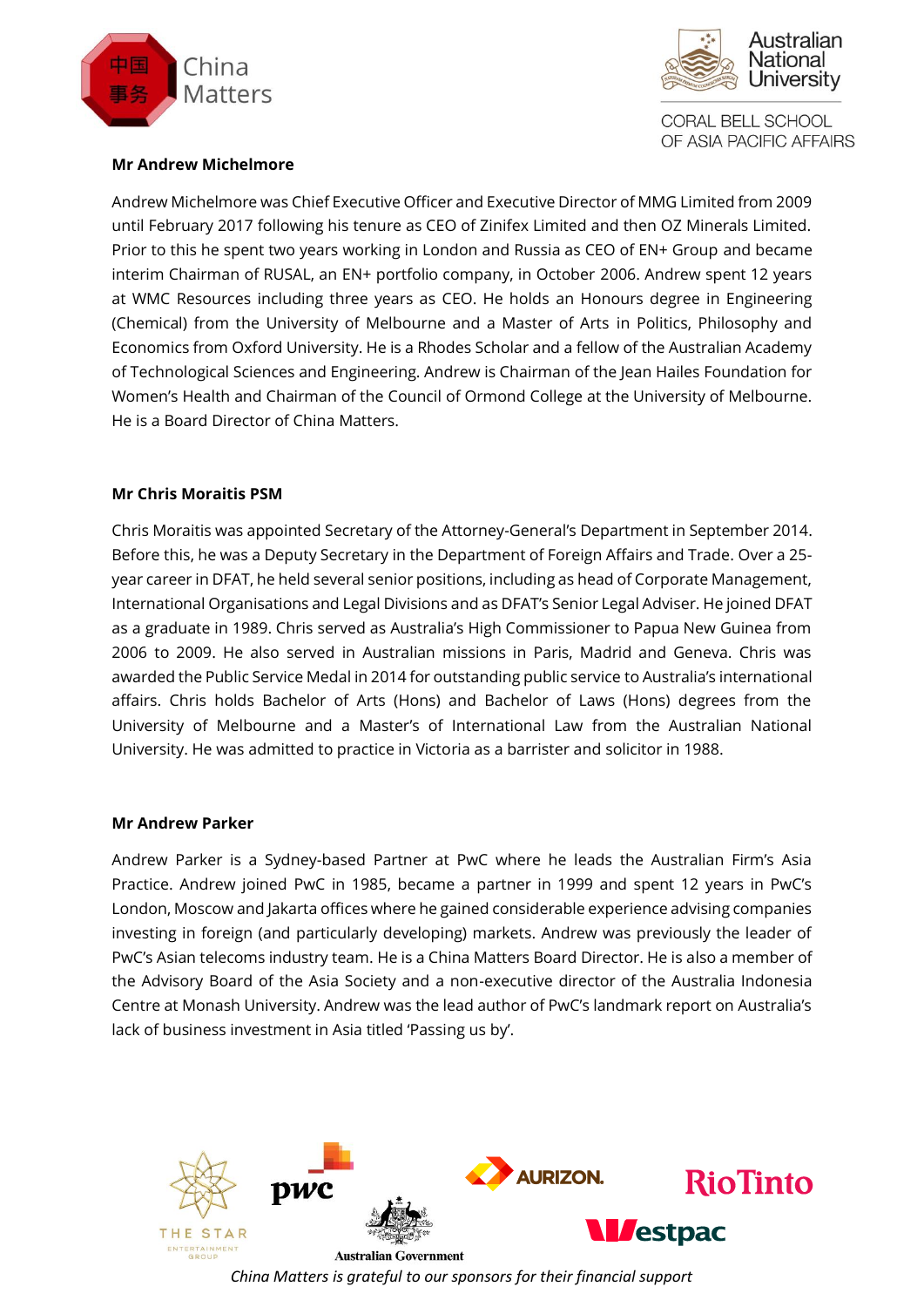



# **Dr Brendan Taylor**

Brendan Taylor is an Associate Professor and Acting Director of the Coral Bell School of Asia Pacific Affairs, ANU. Specialising in great power strategic relations in the Asia-Pacific, economic sanctions and regional security architecture, he previously served as Head of the Strategic & Defence Studies Centre from 2011. Brendan holds a PhD and Master's degree from the Australian National University and a BA (Hons) from Waikato University in New Zealand. With a longstanding association at the ANU, Brendan has also held the position of Director of Studies at the Strategic & Defence Studies Centre. He has been featured in leading journals, including the *Washington Quarterly*, *Survival* and *International Affairs* and has authored or edited five books. With his current research focusing on flashpoints in Asia, to be published as a book by Black Inc. in 2018, Brendan is often sought as an expert on Asia-Pacific security.

# **Ms Erny Wah** (China Matters Young Professionals representative)

Erny Wah is a policy adviser at the Department of Foreign Affairs and Trade. She will shortly commence language training to augment her Mandarin skills ahead of a posting at the Australian Embassy in Beijing from 2018 to 2021. Erny spent the last 15 months on secondment to the Department of the Prime Minister and Cabinet where she was the International Division's adviser on China, and prior to that, on trade. Erny was previously a services trade negotiator, and was part of the team that concluded the China-Australia Free Trade Agreement in 2014. She also worked on FTA negotiations with India and Indonesia. Prior to this, Erny was a policy adviser on Middle East issues, and served as a diplomat with the Australian Embassy in Cairo from 2010 to 2013.

# **Professor Michael Wesley**

Michael Wesley is Professor of International Affairs and Dean of the College of Asia and the Pacific at the Australian National University. He has published on Australian foreign policy, Asia's international relations and strategic affairs, and the politics of state-building interventions. His 2011 book, *There Goes the Neighbourhood: Australia and the Rise of Asia*, was awarded the John Button Prize for the best writing on Australian politics and public policy. Previously, Michael was the Director of the Coral Bell School of Asia Pacific Affairs at ANU (2014-2016); the Executive Director of the Lowy Institute for International Policy (2009-2012); Director of the Griffith Asia Institute at Griffith University (2004-2009); and Assistant Director-General for Transnational Issues at the Office of National Assessments (2003-2004). He gained his PhD from the University of St Andrews and his BA (Hons) from the University of Queensland. Michael is Chair of the China Matters Advisory Council.